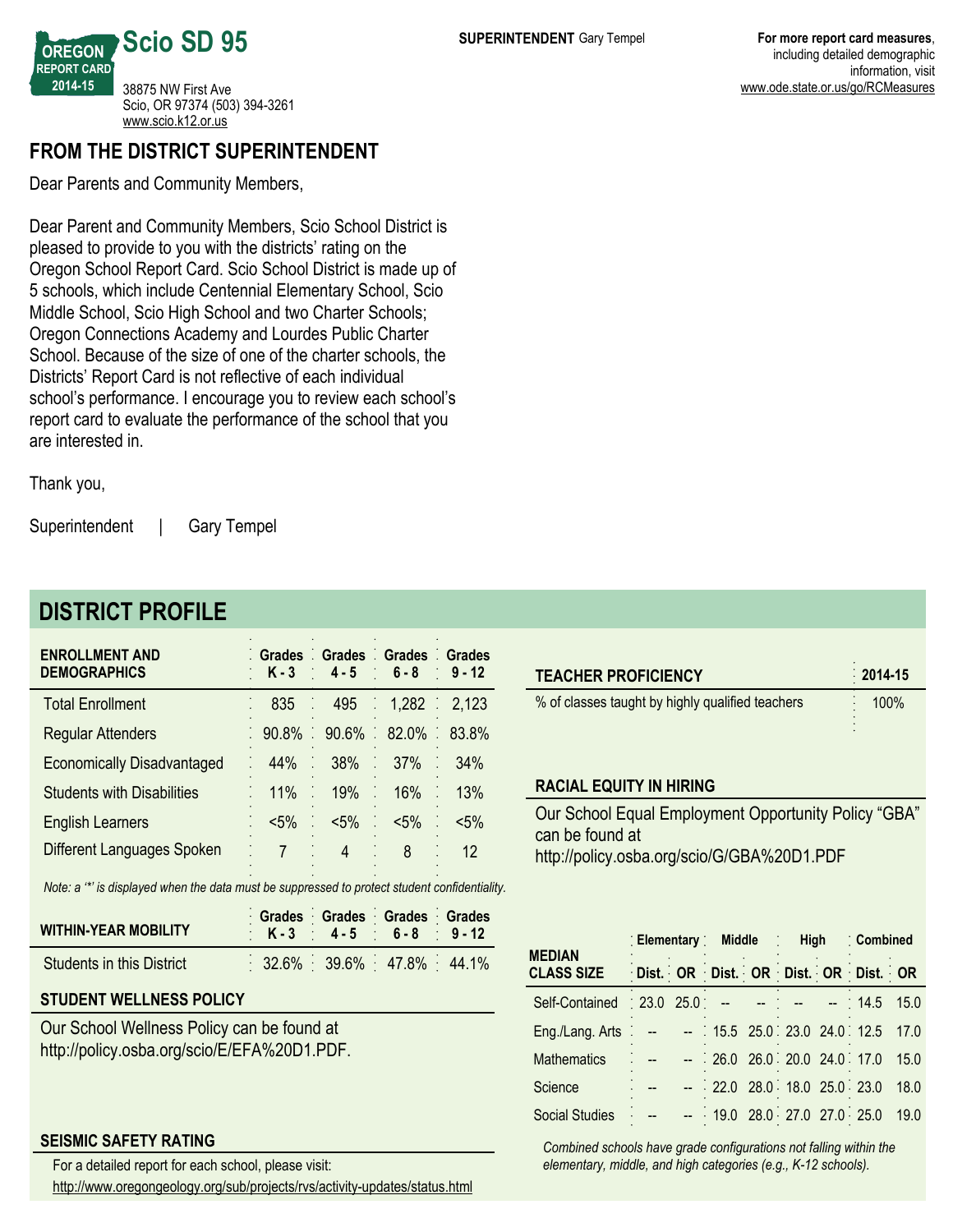**REPORT CARD** 38875 NW First Ave Scio, OR 97374 (503) 394-3261 <www.scio.k12.or.us>

**Scio SD 95**

**OREGON**

**201415**

#### **RACE/ETHNICITY OF STUDENTS AND STAFF 2014-15 Students** Students Staff **Grades K3 American Indian/ Alaska Native Asian Black/ African American Hispanic/ Latino Native Hawaiian/ Pacific Islander White Multi-Racial** 1% 0% 1% 0% 2% 0% 10%  $0\%$  <1%  $3\%$ 78% 97%  $7\%$  0% **Grades 45 American Indian/ Alaska Native Asian Black/ African American Hispanic/ Latino Native Hawaiian/ Pacific Islander White Multi-Racial** 1% 0% 2% 0% 1% 0% 10% 0%  $<$  1%  $<$  3% 79% 97%  $6\%$  0% **Grades** 6-8 **American Indian/ Alaska Native Asian Black/ African American Hispanic/ Latino Native Hawaiian/ Pacific Islander White Multi-Racial** 2% 0% 1% 2% 1% 2% 9% 0% 1% 0% 80% 96% 7% ሰ% **Grades 912 American Indian/ Alaska Native Asian Black/ African American Hispanic/ Latino Native Hawaiian/ Pacific Islander White Multi-Racial** 2% 0% 1% 1% 1% 0% <u>10% 4% <1% 1%</u> 79% 94% 7% ሰ%

| PER PUPIL SPENDING : 2012-13 2013-14 2014-15 |                                        |  |
|----------------------------------------------|----------------------------------------|--|
| District                                     | $\frac{1}{2}$ \$6,305 \$7,032 \$7,773  |  |
| State                                        | $\frac{1}{2}$ \$9,327 \$9,769 \$10,883 |  |

Oregon's quality education model (QEM) suggests adequate per pupil funding should be \$12,035 in 2014-15 (Statewide average). 2014-15 data reflect budgeted, not actual.

| <b>FUNDING SOURCES</b> | % of Total |  |
|------------------------|------------|--|
| Local taxes and fees   | 5%         |  |
| State funds            | 92%        |  |
| Federal funds          | 2%         |  |

| <b>EXPULSIONS &amp; SUSPENSIONS</b> | <b>Expulsions</b> | <b>Suspensions</b> |
|-------------------------------------|-------------------|--------------------|
| <b>Total Students</b>               |                   |                    |
| American Indian/Alaska Native       |                   |                    |
| Asian                               | $^\star$          |                    |
| <b>Black/African American</b>       | $^\star$          |                    |
| Hispanic/Latino                     | $^\star$          |                    |
| Multi-Racial                        | $^\star$          |                    |
| Native Hawaiian/Pacific Islander    | $^\star$          |                    |
| White                               |                   |                    |
|                                     |                   |                    |

*Please visit www.ode.state.or.us/go/DisciplineData to view additional discipline data. Note: a '\*' is displayed when the data must be suppressed to protect student confidentiality.*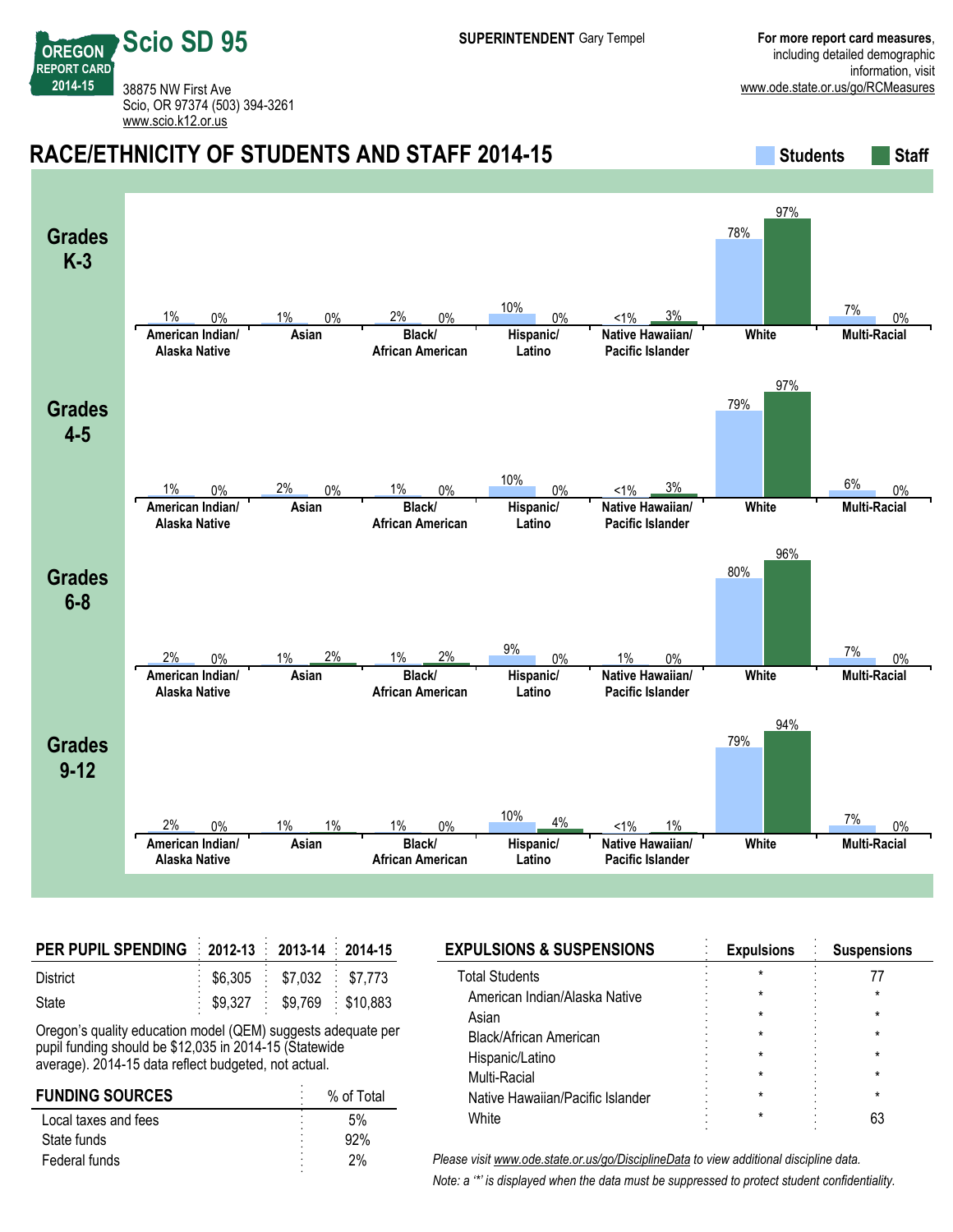**OREGON REPORT CARD Scio SD 95** 38875 NW First Ave Scio, OR 97374 (503) 394-3261 <www.scio.k12.or.us>

**201415**

## **PROGRESS** ARE STUDENTS MAKING ADEQUATE GAINS OVER TIME?

|                                                                                                          |                                                                                                                                            | Performance of students enrolled in the district for a full academic year                                               |                              |                                           |                                     |  |  |
|----------------------------------------------------------------------------------------------------------|--------------------------------------------------------------------------------------------------------------------------------------------|-------------------------------------------------------------------------------------------------------------------------|------------------------------|-------------------------------------------|-------------------------------------|--|--|
|                                                                                                          | Did at least 95% of students in this district take required assessments? $\Box$ Yes<br>$\boxed{\times}$ No, Interpret Results with Caution |                                                                                                                         |                              |                                           |                                     |  |  |
|                                                                                                          |                                                                                                                                            | Participation rate criteria are in place to ensure districts test all eligible students.                                |                              |                                           |                                     |  |  |
| <b>DISTRICT</b><br><b>PERFORMANCE</b>                                                                    |                                                                                                                                            | District Performance (%)                                                                                                | <b>District</b>              | Oregon<br>Performance (%) Performance (%) | <b>Like-District</b><br>Average (%) |  |  |
|                                                                                                          |                                                                                                                                            | 2012-13<br>2013-14<br>2011-12                                                                                           | 2014-15                      | 2014-15                                   | 2014-15                             |  |  |
|                                                                                                          | <b>English Language Arts</b>                                                                                                               |                                                                                                                         | Level 1                      | Level 2                                   | Levels 3 & 4                        |  |  |
| The Smarter<br>Balanced and<br>alternate<br>assessments have<br>four performance                         | Students in grades 3 - 5                                                                                                                   | 2014-15 is the first operational year of<br>English language arts assessments that<br>measure college/career readiness. | 51.3<br>22.7<br>26.1<br>56.6 | 51.1<br>22.6<br>26.3<br>56.4              | 42.4<br>24.4<br>33.3<br>50.0        |  |  |
| levels where levels<br>3 and 4 are meeting<br>the standard for<br>school and district<br>accountability. | Students in grades 6 - 8                                                                                                                   |                                                                                                                         | 25.8<br>17.6<br>74.1         | 24.3<br>19.3<br>68.5                      | 25.4<br>24.6<br>66.1                |  |  |
|                                                                                                          | Students in grade 11                                                                                                                       |                                                                                                                         | 18.0<br>7.9                  | 18.2<br>13.3                              | 20.3<br>13.6                        |  |  |
|                                                                                                          | <b>Mathematics</b>                                                                                                                         |                                                                                                                         | Level 1                      | Level <sub>2</sub>                        | Levels 3 & 4                        |  |  |
| See report cards<br>from previous years<br>to view historical<br>OAKS performance<br>data.               | Students in grades 3 - 5                                                                                                                   | 2014-15 is the first operational year of<br>mathematics assessments that measure<br>college/career readiness.           | 43.5<br>27.1<br>29.4         | 44.8<br>29.4<br>25.8                      | 35.2<br>32.7<br>32.1                |  |  |
|                                                                                                          | Students in grades 6 - 8                                                                                                                   |                                                                                                                         | 38.2<br>30.7<br>31.1         | 42.5<br>28.1<br>29.5                      | 32.0<br>31.7<br>36.2                |  |  |
|                                                                                                          | Students in grade 11                                                                                                                       |                                                                                                                         | 24.0<br>31.4<br>44.6         | 31.6<br>26.5<br>41.9                      | 26.0<br>25.6<br>48.3                |  |  |
|                                                                                                          | Science                                                                                                                                    |                                                                                                                         | Did not meet                 | Met                                       | Exceeded                            |  |  |
|                                                                                                          | Students in grade 5                                                                                                                        | 29.1<br>27.3<br>35.8<br>73.1<br>80.4<br>80.7<br>53.1<br>44.8<br>44.0<br>269<br>10 <sub>6</sub>                          | 26.2<br>71.7<br>45.5<br>28.3 | 13.4<br>66.8<br>53.4<br>33.2              | 10.9<br>63.8<br>52.9<br>36.2        |  |  |
|                                                                                                          | Students in grade 8                                                                                                                        | 19.1<br>75.3<br>14.8<br>18.0<br>68.4<br>73.3<br>56.2<br>53.6<br>55.3<br>24.7<br>31.6<br>26.7                            | 9.9<br>65.6<br>55.8<br>34.4  | 9.5<br>65.0<br>55.5<br>35.0               | 6.4<br>58.7<br>52.3<br>41.3         |  |  |
|                                                                                                          | Students in grade 11                                                                                                                       | 19.7<br>10.6<br>7.8<br>65.6<br>69.8<br>74.7<br>55.0<br>55.0<br>61.9<br>34.4<br>25.3<br>30.2                             | 4.0<br>57.6<br>53.6<br>42.4  | 7.8<br>62.6<br>54.7<br>37.4               | $6.2\,$<br>59.0<br>52.8<br>41.0     |  |  |

*Visit www.ode.state.or.us/go/data for additional assessment results. Note: a '\*' is displayed when data are unavailable or to protect*

*student confidentiality.*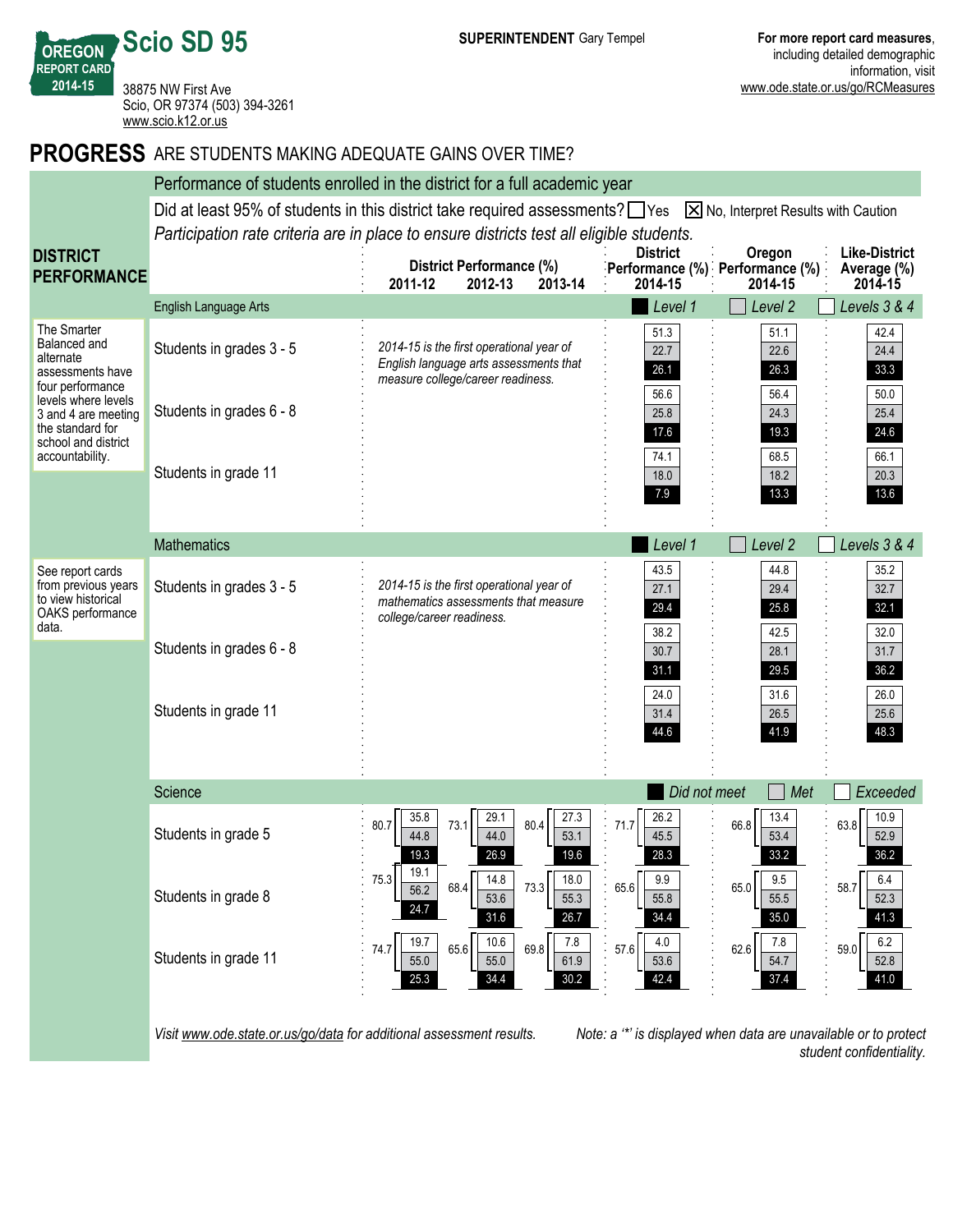**Like-District Average (%) 201415**

**Like-District Average (%)**

| 2014-15                                         | 38875 NW First Ave<br>Scio, OR 97374 (503) 394-3261<br>www.scio.k12.or.us                                                                      |                                              |                                    |                         |                                               | www.ode.state.or.us/go/RCMe            |                                         |
|-------------------------------------------------|------------------------------------------------------------------------------------------------------------------------------------------------|----------------------------------------------|------------------------------------|-------------------------|-----------------------------------------------|----------------------------------------|-----------------------------------------|
| <b>OUTCOMES</b>                                 | WHAT ARE STUDENTS ACHIEVING IN HIGH SCHOOL?                                                                                                    |                                              | <b>District</b><br>Performance (%) | 2011-12 2012-13 2013-14 | <b>District</b><br>Performance (%)<br>2014-15 | Oregon<br>: Performance (%)<br>2014-15 | <b>Like-Distr</b><br>Average<br>2014-15 |
| <b>COLLEGE</b>                                  | Students preparing for college and careers.                                                                                                    |                                              |                                    |                         |                                               |                                        |                                         |
| <b>AND</b><br><b>CAREER</b><br><b>READINESS</b> | Freshmen on track to graduate within 4 years<br>Students taking SAT                                                                            | NA.<br>5.9                                   | NA.<br>7.1                         | 73.7<br>22.6            | 63.7<br>20.3                                  | 79.9<br>31.7                           | 64.6<br>21.6                            |
|                                                 | Note: Graduation methodology changed in 2013-14.                                                                                               |                                              | <b>District</b><br>Performance (%) | 2010-11 2011-12 2012-13 | <b>District</b><br>Performance (%)<br>2013-14 | Oregon<br>Performance (%)<br>2013-14   | <b>Like-Distr</b><br>Average<br>2013-14 |
| <b>GRADUATION</b>                               | Students earning a standard diploma within four years of entering high school.                                                                 |                                              |                                    |                         |                                               |                                        |                                         |
| <b>RATE</b>                                     | Overall graduation rate                                                                                                                        | 40.8                                         | 48.7                               | 49.8                    | 57.9                                          | 72.0                                   | 39.7                                    |
| <b>COMPLETION</b><br><b>RATE</b>                | Students earning a regular, modified, extended, or adult high school diploma or completing a GED within five<br>years of entering high school. |                                              |                                    |                         |                                               |                                        |                                         |
|                                                 | Overall completion rate                                                                                                                        | $\mathfrak{c}\circ\mathfrak{a}$<br>$\bullet$ | co o                               | 712.                    | 70.7                                          | 001                                    | co o                                    |

**OREGON REPORT CARD** **Scio SD 95**

|                   | Overall completion rate                                                                            | 62.0 | 63.3                               | 74.3                    | 76.7                                          | 82.1                                 | 62.8                                    |
|-------------------|----------------------------------------------------------------------------------------------------|------|------------------------------------|-------------------------|-----------------------------------------------|--------------------------------------|-----------------------------------------|
| <b>DROPOUT</b>    | Students who dropped out during the school year and did not re-enroll.                             |      |                                    |                         |                                               |                                      |                                         |
| <b>RATE</b>       | Overall dropout rate                                                                               | 8.2  | 9.8                                | 7.1                     | 6.9                                           | 4.0                                  | 13.4                                    |
|                   | Note: Dropout methodology changed in 2012-13.                                                      |      | <b>District</b><br>Performance (%) | 2009 10 2010 11 2011 12 | <b>District</b><br>Performance (%)<br>2012-13 | Oregon<br>Performance (%)<br>2012-13 | Like-District<br>Average (%)<br>2012-13 |
| <b>CONTINUING</b> | Students continuing their education after high school.                                             |      |                                    |                         |                                               |                                      |                                         |
| <b>EDUCATION</b>  | Students who enrolled in a community college or four-year<br>school within 16 months of graduation | 46.8 | 47.0                               | 38.9                    | 48.5                                          | 60.5                                 | 48.7                                    |

*Note: a '\*' is displayed when the data must be suppressed to protect student confidentiality.*

| STUDENT                         |                                                 |                                   |                                                |                                        |                                                 |                                 |                                                |                                        |                                                 |                                                                      |                             |                                        |
|---------------------------------|-------------------------------------------------|-----------------------------------|------------------------------------------------|----------------------------------------|-------------------------------------------------|---------------------------------|------------------------------------------------|----------------------------------------|-------------------------------------------------|----------------------------------------------------------------------|-----------------------------|----------------------------------------|
| <b>GROUP</b><br><b>OUTCOMES</b> |                                                 | <b>District</b><br>(%)            | Oregon<br>: Performance : Performance :<br>(%) | <b>Like-District</b><br>Average<br>(%) |                                                 | <b>District</b><br>(%)          | Oregon<br>: Performance : Performance :<br>(%) | <b>Like-District</b><br>Average<br>(%) |                                                 | <b>District</b><br>Performance Performance:<br>(%)                   | Oregon<br>(%)               | <b>Like-District</b><br>Average<br>(%) |
|                                 |                                                 | <b>Economically Disadvantaged</b> |                                                |                                        |                                                 | American Indian/Alaska Native   |                                                |                                        |                                                 | <b>Native Hawaiian/Pacific Islander</b>                              |                             |                                        |
|                                 | On Track<br>Graduation<br>Completion<br>Dropout | 59.5<br>54.8<br>71.5<br>7.2       | 70.8<br>64.2<br>77.1<br>3.8                    | 55.7<br>37.5<br>60.9<br>9.4            | On Track<br>Graduation<br>Completion<br>Dropout | 57.1<br>50.0<br>80.0<br>$7.1$ : | 63.5<br>53.5<br>70.3<br>6.8                    | 57.1<br>40.0<br>55.0<br>11.7           | On Track<br>Graduation<br>Completion<br>Dropout | 33.3:<br>100.0<br>20.0:                                              | 73.8<br>68.8<br>77.0<br>5.8 | 11.1<br>25.0<br>33.3                   |
|                                 | <b>English Learners</b>                         |                                   |                                                |                                        | <b>Asian</b>                                    |                                 |                                                |                                        | <b>White</b>                                    |                                                                      |                             |                                        |
|                                 | On Track<br>Graduation<br>Completion<br>Dropout | 54.5<br>54.5<br>50.0<br>11.9      | 74.4<br>64.2<br>72.3<br>4.9                    | 56.9<br>16.6<br>29.5<br>47.9           | On Track<br>Graduation<br>Completion<br>Dropout | $71.4$ :<br>50.0<br>80.0<br>5.6 | 94.1<br>85.9<br>90.3<br>1.2                    | >95<br>62.5<br>60.0<br>0.0             | On Track<br>Graduation<br>Completion<br>Dropout | 64.2:<br>58.2:<br>76.7:<br>6.4:                                      | 82.0<br>74.2<br>84.5<br>3.5 | 64.8<br>42.4<br>66.7<br>10.2           |
|                                 |                                                 | <b>Students with Disabilities</b> |                                                |                                        |                                                 | <b>Black/African American</b>   |                                                |                                        | <b>Female</b>                                   |                                                                      |                             |                                        |
|                                 | On Track<br>Graduation<br>Completion<br>Dropout | 44.1<br>39.7<br>59.2<br>$12.7$ :  | 64.3<br>51.1<br>63.4<br>6.1                    | 41.4<br>31.6<br>46.1<br>14.9           | On Track<br>Graduation<br>Completion<br>Dropout | 66.7<br>100.0<br>0.0 :          | 70.2<br>60.2<br>72.5<br>6.0                    | $^\star$<br>28.6<br>55.6<br>26.1       | On Track<br>Graduation<br>Completion<br>Dropout | 68.8<br>62.5<br>77.0:<br>6.2:                                        | 83.5<br>76.2<br>85.0<br>3.3 | 69.0<br>42.4<br>67.5<br>11.7           |
|                                 | <b>Migrant</b>                                  |                                   |                                                |                                        | Hispanic/Latino                                 |                                 |                                                |                                        | <b>Male</b>                                     |                                                                      |                             |                                        |
|                                 | On Track<br>Graduation<br>Completion<br>Dropout | $\star$<br>100.0<br>0.0           | 71.4<br>63.5<br>71.1<br>5.4                    | $\star$<br>22.2<br>30.6<br>72.9        | On Track<br>Graduation<br>Completion<br>Dropout | 52.5<br>56.1<br>75.0<br>9.8:    | 72.6<br>64.9<br>75.0<br>5.3                    | 59.8<br>24.8<br>45.6<br>33.9           | On Track<br>Graduation<br>Completion<br>Dropout | 58.9:<br>52.1<br>76.2:<br>7.9.                                       | 76.4<br>68.0<br>79.5<br>4.5 | 60.4<br>37.1<br>58.5<br>15.0           |
|                                 |                                                 | <b>Talented and Gifted</b>        |                                                |                                        | <b>Multi-Racial</b>                             |                                 |                                                |                                        |                                                 | On-Track data are based on the 2014-15                               |                             |                                        |
|                                 | On Track<br>Graduation<br>Completion<br>Dropout | 80.0<br>69.7<br>94.1<br>1.4       | >95<br>92.4<br>97.1<br>0.5                     | 90.6<br>57.1<br>81.5<br>3.3            | On Track<br>Graduation<br>Completion<br>Dropout | 78.9 :<br>61.9<br>74.1<br>10.7  | 81.7<br>69.8<br>80.5<br>4.3                    | 69.4<br>45.5<br>72.1<br>12.5           |                                                 | school year; all other data are based on the<br>2013-14 school year. |                             |                                        |
|                                 |                                                 |                                   |                                                |                                        |                                                 |                                 |                                                |                                        |                                                 |                                                                      |                             |                                        |

*Note: a '\*' is displayed when the data must be suppressed to protect student confidentiality.*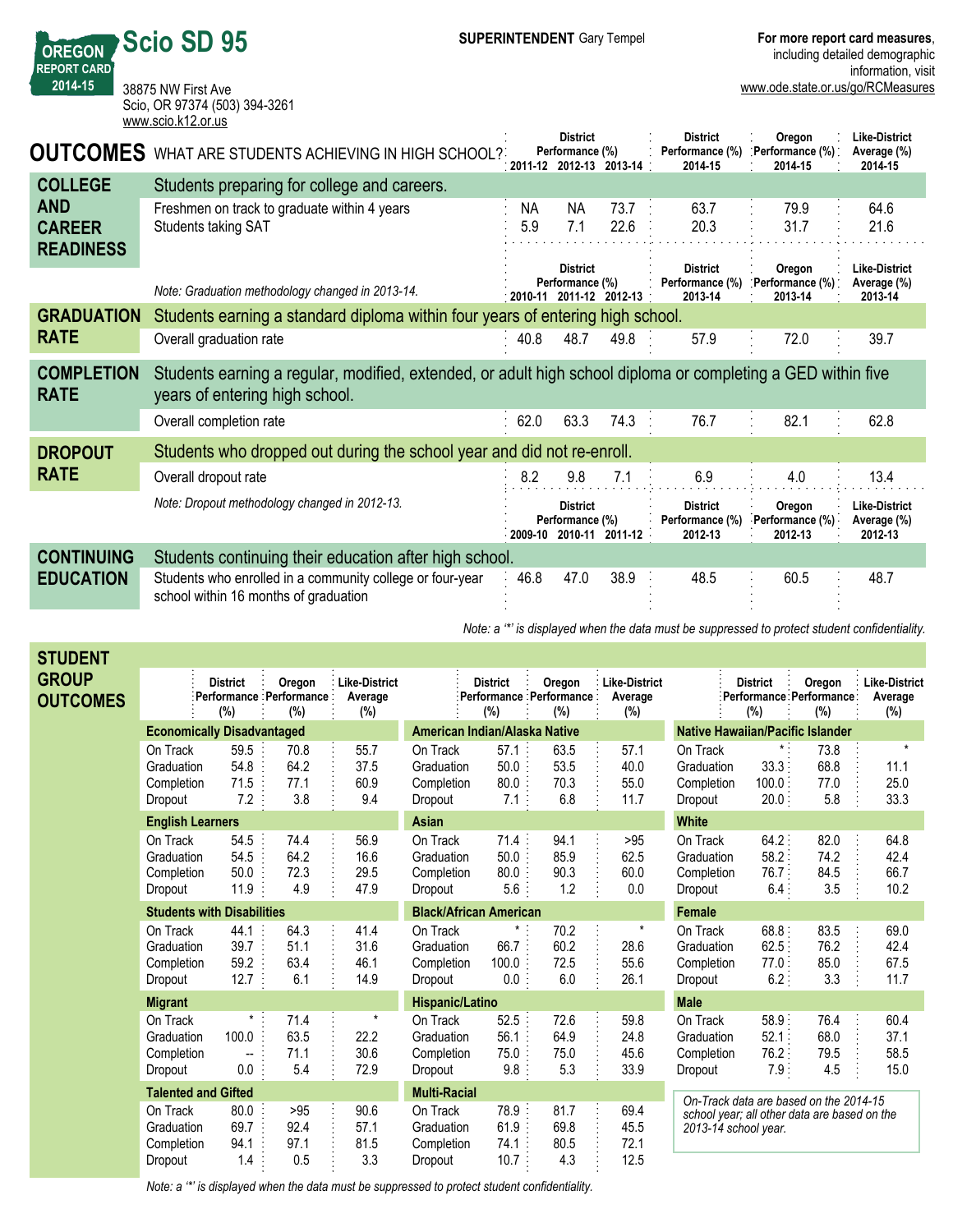**SUPERINTENDENT** Gary Tempel **For more report card measures**,

**REPORT CARD** 38875 NW First Ave Scio, OR 97374 (503) 394-3261 <www.scio.k12.or.us>

**Scio SD 95**

**OREGON**

**201415**

# **CURRICULUM & LEARNING ENVIRONMENT**

| <b>SCHOOL</b>     | <b>Elementary Schools</b>                                                                                                                                                                                                                                                                                                                                                                                                                                                                                                                                                                                                                                      | <b>Middle Schools</b>                                                                                                                                                                                                                                                                 | <b>High Schools</b>                                                                                                                                                                                                                                                                                                                                                                                                                                                       |
|-------------------|----------------------------------------------------------------------------------------------------------------------------------------------------------------------------------------------------------------------------------------------------------------------------------------------------------------------------------------------------------------------------------------------------------------------------------------------------------------------------------------------------------------------------------------------------------------------------------------------------------------------------------------------------------------|---------------------------------------------------------------------------------------------------------------------------------------------------------------------------------------------------------------------------------------------------------------------------------------|---------------------------------------------------------------------------------------------------------------------------------------------------------------------------------------------------------------------------------------------------------------------------------------------------------------------------------------------------------------------------------------------------------------------------------------------------------------------------|
| <b>READINESS</b>  | Parent Academy<br>Spring Kindergarten Roundup<br><b>Summer Reading Fest</b>                                                                                                                                                                                                                                                                                                                                                                                                                                                                                                                                                                                    | -Daily breakfast program<br>-Resource counseling for academic,<br>emotional, and behavior issues<br>-Meets National PE requirements<br>-6th Grade Transition Week<br>-6th Grade Parent Night<br>-Back to School Night and Open<br>House<br>-Positive Behavior Intervention<br>Support | Full--time high school counselor<br>Full--time special education<br>teacher<br>Peer conflict mediation<br>Universal breakfast program<br><b>Conflict Resolution for Freshmen</b>                                                                                                                                                                                                                                                                                          |
| <b>ACADEMIC</b>   | <b>Elementary Schools</b>                                                                                                                                                                                                                                                                                                                                                                                                                                                                                                                                                                                                                                      | <b>Middle Schools</b>                                                                                                                                                                                                                                                                 | <b>High Schools</b>                                                                                                                                                                                                                                                                                                                                                                                                                                                       |
| <b>SUPPORT</b>    | Reading Interventions are available for all<br>students. We test three times a year to assure<br>that each child is getting what they need in this<br>most critical subject. Staff meet regularly<br>throughout the school year to discuss the needs<br>of students both individually and as a group.<br>Teachers also provide many students with<br>adapted instruction within the classroom<br>environment. This often gives kids the help they<br>need before they're ever pulled out of class. We<br>dedicate four different staff members to keep<br>track of and provide reading supports throughout<br>the school. It is one of our highest priorities. | -Study Skills<br>-Silent Sustained Reading<br>-Special Education Services<br>-Professional Learning Community<br><b>Activities</b><br>-Reading Intervention Program                                                                                                                   | Small class sizes<br>Senior Project course required for<br>graduation<br>After school structured study<br>program (305 strive)<br>One-on-One Career Mentoring<br>Program (Mentor/Mentee)<br>Read 180<br>Youth Transition Program (Y.T.P)<br><b>Freshman Orientation</b>                                                                                                                                                                                                   |
| <b>ACADEMIC</b>   | <b>Elementary Schools</b>                                                                                                                                                                                                                                                                                                                                                                                                                                                                                                                                                                                                                                      | <b>Middle Schools</b>                                                                                                                                                                                                                                                                 | <b>High Schools</b>                                                                                                                                                                                                                                                                                                                                                                                                                                                       |
| <b>ENRICHMENT</b> | 2nd Grade Zoo Trip<br>3rd Grade Aquarium Trip<br>4th Grade Capitol Visit<br>5th Grade Junior Achievement<br><b>Biztown</b>                                                                                                                                                                                                                                                                                                                                                                                                                                                                                                                                     | -Exploring Math<br>-Journalism<br>-Current Events<br>-Music Exploration<br>-Band<br>-Talented and Gifted (TAG)<br>-Outdoor School                                                                                                                                                     | World Language Courses: Spanish<br>1--4 offered in the classroom<br><b>Honors and Dual Enrollment</b><br>Courses: College -prep and<br>Honors Diploma programs offered<br>College Now dual credit program<br>offered through LBCC (several<br>courses available)<br>Talented and Gifted (TAG)<br>program<br><b>Promoting Accelerated College</b><br>Entry $(P.A.C.E)$<br><b>ASPIRE</b><br><b>Healthcare Professional</b><br>Preparation Program (HPr3)<br><b>Robotics</b> |